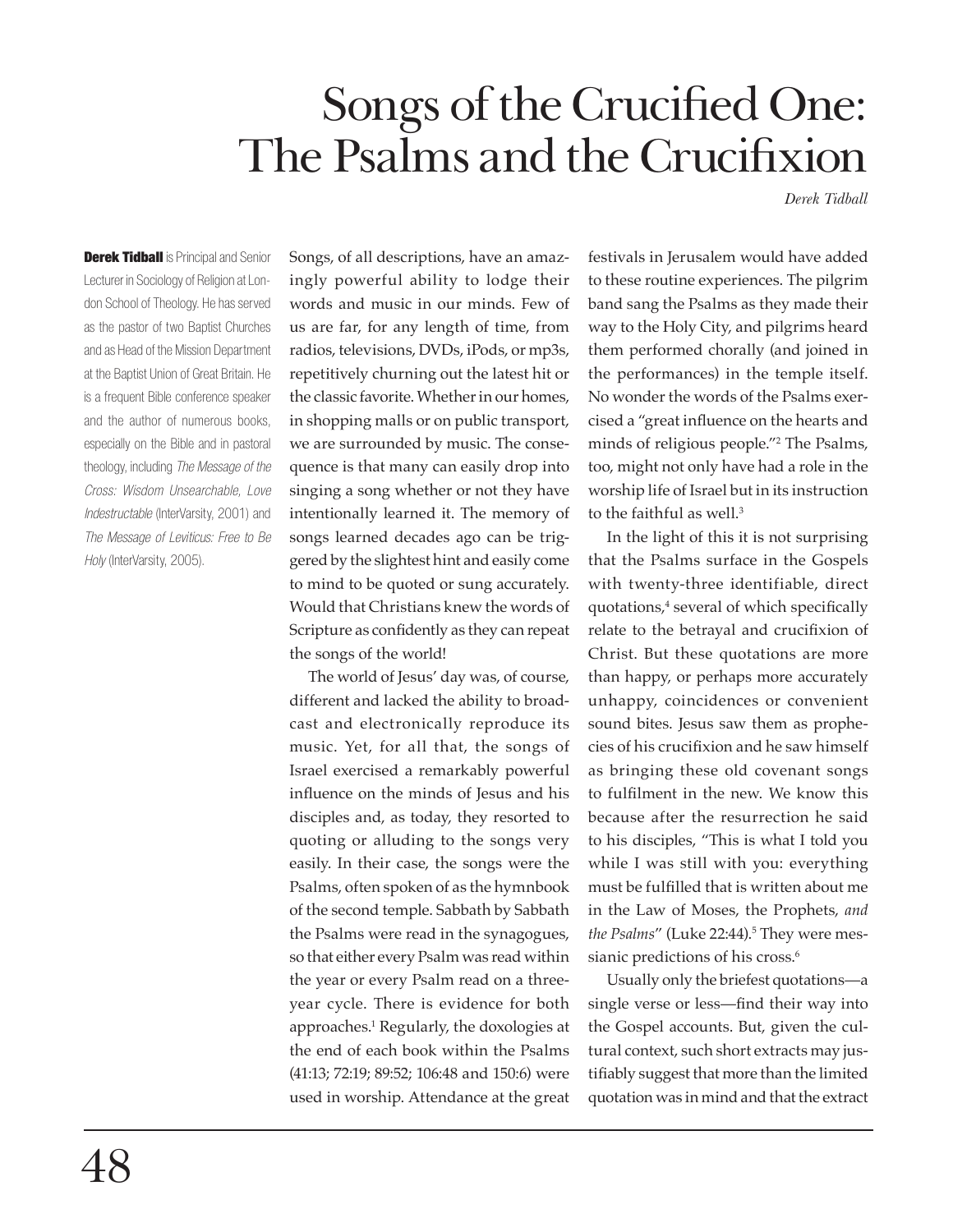might legitimately serve as a window onto the wider vista of the Psalm. James Mays, for example, argues in reference to Jesus quoting Psalm 22:1 that, "it is not just the opening words that are involved. Citing the first words of a text was, in the tradition of the time, a way of identifying the entire passage."7 So, although we cannot be dogmatic about such an issue, we may reasonably review not just the discrete quotation but also its context to shed light on the crucifixion.

What, then, can we learn if we view the cross through the lens of the Psalms? What do the "Songs of the Crucified One" reveal concerning his suffering and death?8 We shall trace the songs in reference to the way the events of the crucifixion unfolded, in so far as we can tell.

## **The Song of Betrayal**

Psalm 41:9, "Even my close friend, someone I trusted, one who shared my bread has lifted up his heel against me," is quoted by Jesus at the last supper in the Upper Room. It is cited in John 13:189 and alluded to in Matt 26:23, Mark 14:20, and Luke 22:21. Psalm 55:12-15 similarly voices the horror that a "companion" and "close friend" is unmasked as the source of betrayal that leads to an innocent person suffering.

Psalm 41 is a chiastic structure and may be understood as follows:

- a The mercy of God as Saviour (vv. 1-3)
	- b Prayer for mercy (v. 4)
	- c Lament concerning
	- opponents (vv. 5-9)
- b1 Prayer for mercy (v. 10) a1 The mercy of God as restorer
- (vv. 11-13)

#### *The Victim's Sufferi*ng

The structure draws the eye to the middle section that dwells on the sense of betrayal felt by the Psalmist. The heading claims it as a "Psalm of David," but it cannot be placed easily into an episode of his life. Yet, as John Goldingay has recently written, "in general one can imagine David testifying to Yhwh's deliverance along these lines; one can also imagine subsequent kings using it."10 Indeed, the words might well be imagined as falling from the lips of Job or other righteous sufferers. Yet, as Calvin claims, "certainly we ought to understand that, although David speaks of himself in this psalm, yet he speaks not as a common and private person, but as one who represented the person of Christ, inasmuch as … it was necessary that what was begun in David should be fully accomplished in Christ."11

The suffering emanates from two sources, in verses 5-9. First, there is the suffering initiated by enemies (vv. 5-8) and then the suffering initiated by a close friend (v. 9). The suffering initiated by enemies fits the experience of Jesus no less than that initiated by Judas the betrayer. Just as the Psalm in its original setting refers to the rejection of God's appointed ruler, so when Jesus entered the world as God's emissary, so too he was rejected by the very people who should have welcomed him (John 1:11). Particular phrases in Psalm 41 match the hostility Jesus faced throughout his life. Verse 5 discloses that the king's enemies could not wait to dispose of him. Impatiently they cry, "When will he die and his name perish?" So the crowds and the rulers demonstrated an equally impatient desire to dispose of Christ as a troublemaker and disturber of the peace (e.g., Luke 4: 29; John 10:31; 11:50). The phrases of verse 6—"speak falsely … gather slander … spread it abroad"—point forward to the mountain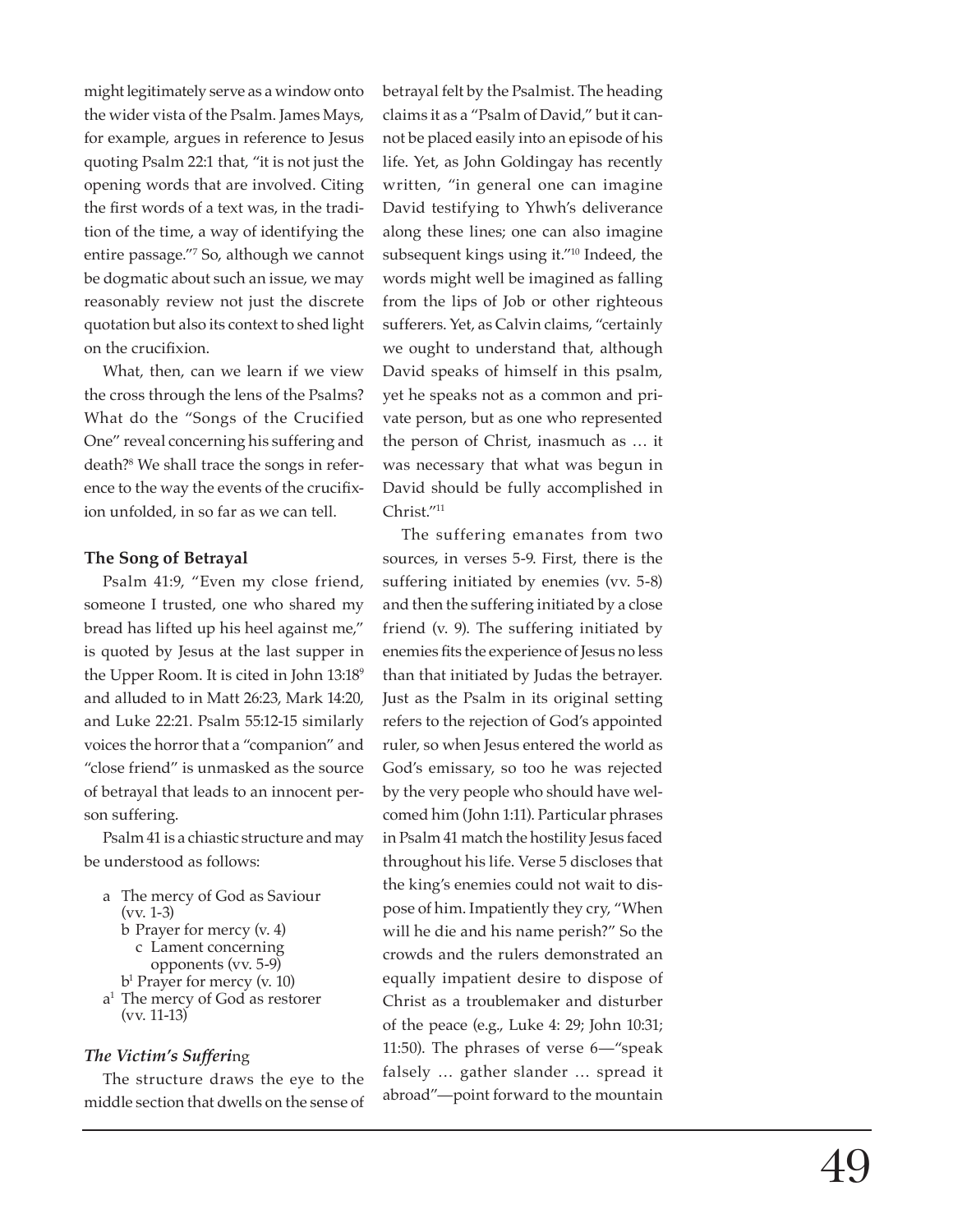of criticism and accusation Jesus would face. He was "demon-possessed" (John 8:48), a "sinner" (John 9:24) a speaker of "blasphemy" (John 10:33) and a political insurrectionist (John 18:28-40) as well. Then the Psalm enters a note of misplaced diagnosis. The psalmist is said to be ill because "a vile disease has beset him," according to verse 8. The "vile disease," literally translated, is "a thing of Belial" suggesting, as Craigie puts it, "a devilish disease."12 Although the original meaning is somewhat obscure and may have meant that the Psalmist's illness was as a result of a curse, it reminds one of the accusations subsequently faced by Jesus that he was demon-possessed (e.g., Matt. 9:34; 12:24; John 8:48). The leaders of Israel completely misunderstood the origin of the one who stood before them doing good and bringing wholeness to broken lives.

In addition to general opposition the Psalm particularly mentions the betrayal of "my close friend (lit. "a man of peace"), someone I trusted, one who shared my bread" (v. 9). Jesus quotes this phrase in reference to Judas Iscariot, who has been described as "the most famous traitor in history." Little is known of Judas. The description "Iscariot" most likely alludes to his coming from Kerioth in Moab, but could possibly indicate he came from Issachar or possibly even signify he was "an assassin."13 The portrait of Judas in the Gospels is far from flattering. His name constantly comes at the end of the list of disciples, perhaps indicating a subsequent negative evaluation of him. But, as treasurer of the disciples, it was known that he was a thief (John 12:6). Yet, these are retrospective judgments on him. At the time, it was clear from the reaction to Jesus' announcement at the Last Supper that someone around the table would shortly

betray him, that his fellow disciples did not suspect him (John 13:22).

A great deal of interest has been shown in Judas Iscariot recently, not least because of the so-called "gospel of Judas," and various imaginative conspiracy theories, which have sought to rehabilitate him.<sup>14</sup> Some argue that his motives in betraying Jesus were good, not greed. In doing so, Judas was seeking to force Jesus' hand to advance openly his kingdom and had not anticipated that it would end in Jesus' death. But such interpretations are speculative at best and fanciful at worst. The Gospels credit him with other motives and ultimately attribute his action to the work of the devil (John 6:70), even while never absolving him of the human responsibility for his decisions. What is more, we must never forget that all this happens under the sovereignty of God who uses such human treachery and demonicallyinspired action to accomplish his good will and salvation plan.

The treachery was deep because sharing bread together in the culture of Jesus' day signified intimacy, trust, and genuine friendship. It is described in the Psalm as an act whereby the close friend has "lifted up his heel against me," words that are reiterated by Jesus. The allusion goes back to Gen 3:15, and according to E. F. F. Bishop signifies, "a revelation of contempt, treachery, even animosity" which suggests that "in his inmost attitudes he really despised his Master."15 The betrayal was no last minute, spontaneous, chance decision, but the outworking of a deep loathing.

## *The Victim's Prayers*

Psalm 41 is not limited to describing the innocent sufferer's opponents. It also records the persecuted man's prayers in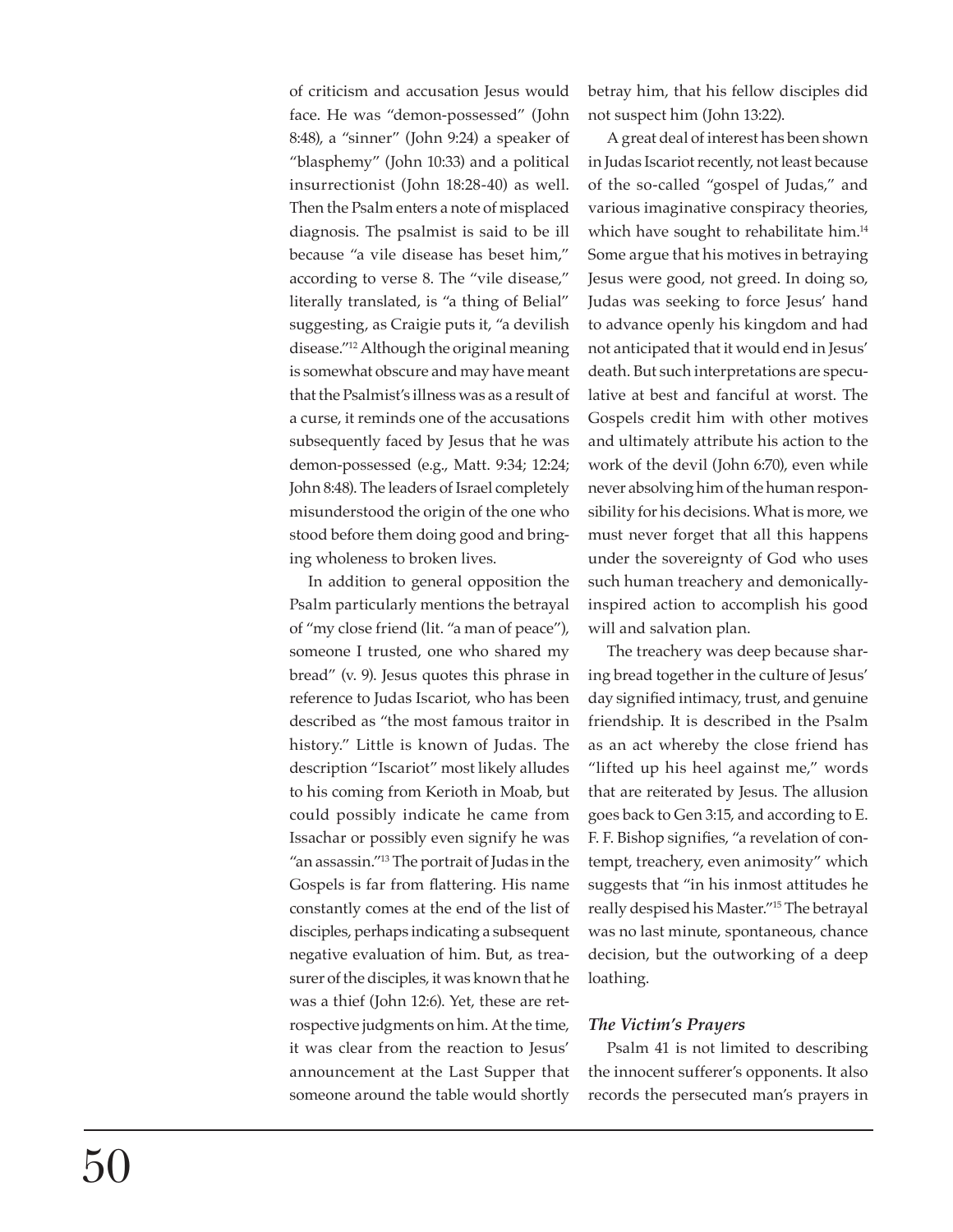verses 4 and 10. He cries out for God to "have mercy." One cannot read these cries without thinking of Jesus crying out in Gethsemane for God to remove the cup of suffering from him (Matt 26:39; Mark 14:36; Luke 22:41).

There is no difficulty in relating the prayers for mercy to the experience of Gethsemane but the second lines in each of these verses causes problems in relation to Christ. The problems may indicate that it is not right to force every element of these ancient songs to fit the death of Christ. But perhaps the quest to do so should not be given up too quickly.

In verse 4 the prayer continues, "heal me for I have sinned against you." In what sense can that be true of Christ? In its original setting, VanGemeren speaks for many in commenting that the words are "a general confession of unwitting sins rather than betraying that he (the Psalmist) was deeply burdened by particular sins."16 Is it stretching the point too far to acknowledge that though Jesus Christ was the sinless one who never had need to confess his own sin, he was also the one who had our sins laid on him and was made "to be sin for us, so that we might become the righteousness of God" (2 Cor 5:21)?

The difficult line in verse 10 is problematic because it smacks of the Psalmist wishing to take revenge on his enemies and many readers cannot square that with what they know of Christ or of New Testament Christianity generally. But there are a number of answers to this. While some say the quest to repay one's enemies reveals an old covenant understanding that is in need of fuller revelation in the future,<sup>17</sup> others propose a different solution. We are surely wrong to read this as a cry for personal revenge.

Calvin argues that this reflects David in his judicial role as King of Israel, and, if it reflects David, then it reflects Jesus Christ in that role even more.18 Might it not be true that this speaks of Jesus in his role as the eschatological judge, the one who will one day rule in complete righteousness as described, for example, in John 5:24-30? Might not our difficulties with this line lie in our having too shallow an understanding of the role of the crucified Christ and our being too shaped by the over-tolerant age in which we live?

#### *The Victim's God*

The beginning and end of this Psalm affirm the gracious action of God who operates in grace on behalf of the victim, even when circumstances seems to suggest otherwise. So God is shown to be the saving God (vv. 1-3) who does not neglect but "delivers" the weak in times of trouble. He is the God who "protects" and "preserves" them in trouble and "sustains" and "restores" them in sickness.

The note of restoration is picked up again at the end of the Psalm (vv. 10-13). In the midst of the troubles he experiences, the Psalmist confidently asserts that God will come to his aid and he will be restored for justice (v. 10b), to life (v.11), and for relationship (v.12) with God. The experience of his merciless rejection by enemies and friends alike will be reversed when he is securely placed "in (God's) presence for ever." This anticipates exactly what Heb 11:2 affirms: "For the joy that was set before him he endured the cross, scorning its shame, and sat down at the right hand of the throne of God."

Psalm 41 sets before us two ways: the way of Judas and the way of Jesus. The way of Judas is that of greed, arrogance, and self-aggrandisement which ends in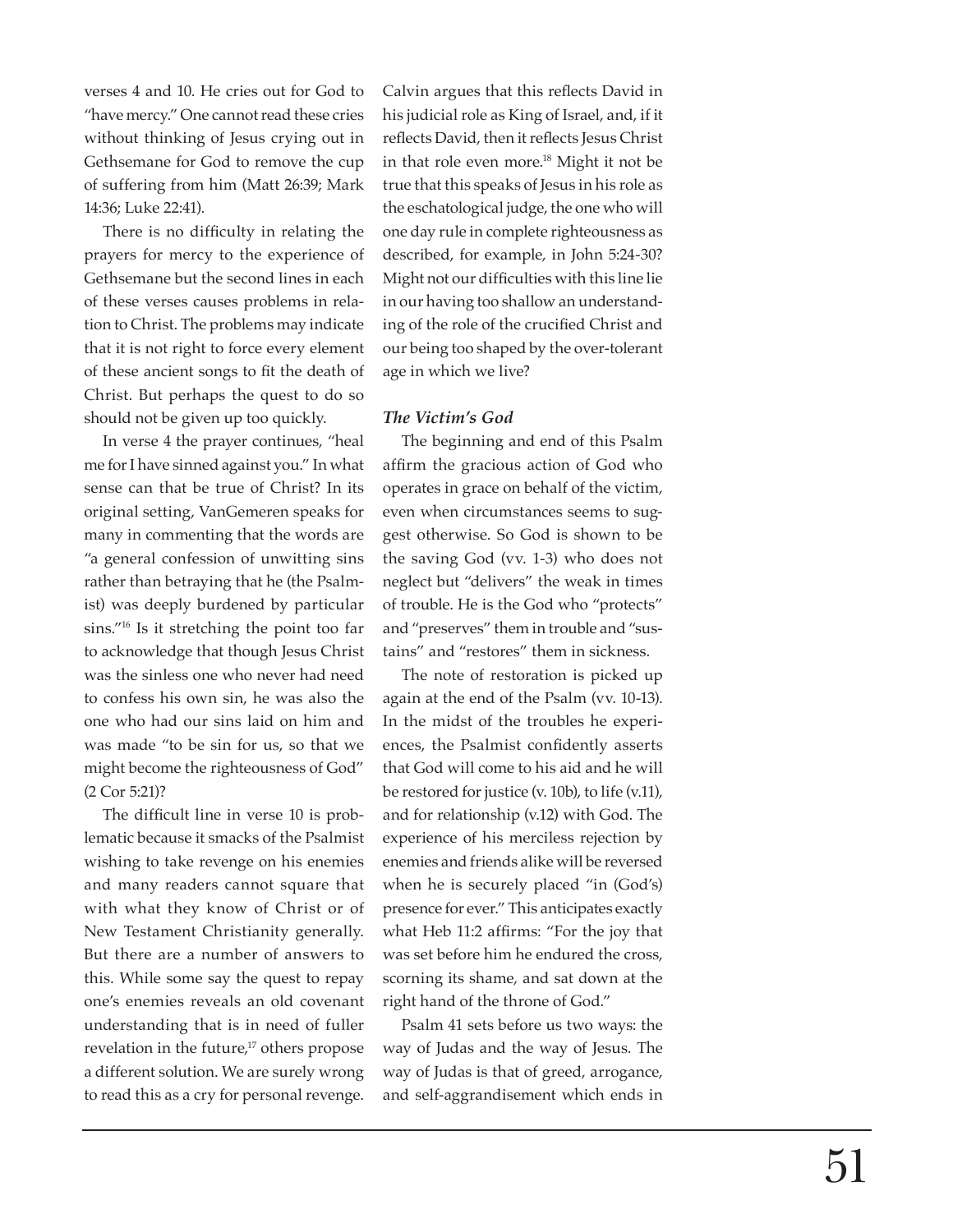a wretched death. The way of Jesus is the way of generosity, humility, and self-giving, that endures a wretched death but then gives way to the joy of resurrection life. It sets before us a theme that is common in the Songs of the Crucified One, that of the example of the righteous sufferer who trusts in God through it all. It also serves as a warning that the church should remain faithful, upholding the testimony of the apostles to Christ "and not join the company of Judas" by betraying the Savior.19

#### The Song of Desolation<sup>20</sup>

Undoubtedly the best-known Psalm connected with the crucifixion is Psalm 22. It has aptly been named "the fifth gospel," and the resonances between it and the crucifixion of Christ are numerous. Matthew 27:46 and Mark 15:34 record Jesus as repeating the opening verse—"My God, my God, why have you forsaken me?"—from the cross. In both cases, the cry is one of terrible desolation but it seems to weigh more heavily in Mark's leaner, darker account of the crucifi xion than it does in Matthew. Before looking at its application to Jesus we shall examine the Psalm in its own terms.

The first part of the Psalm, verses 1-21, is an individual lament. There is a marked change of tone in the second section, verses 22-31, as the psalmist voices praise in the community. But dividing the psalm into these two blunt sections does not do justice to its "finely wrought compositional design."21 The truth is that the first section of the Psalm interweaves trouble with trust, despair with hope.

## *Trouble (vv. 1-2, 6-8, 12-18)*

Three distinct forms of trouble are mentioned, beginning with the most profoundly disturbing form of all, that of the absence of God. All human beings have a tendency to cry, "Why me, Lord?" when tragedy and suffering strike. But the cry of desertion expressed in verse 1 is of a deeper nature than this. The psalmist feels abandoned by God just at the point when he needs him most. All his life the psalmist had been taught to believe in a loving God who was near those who called on him. But now his experience contradicts his belief. Rather than being near, God is "so far" (v. 1) from him. His incessant crying out to God day and night makes no difference: God does not show up. There is no relief from his condition.

Even if they have no personal experience of feeling deserted by God, pastors soon encounter many who have. It is not uncommon for high profile Christian leaders to endure periods of such abandonment. The silence of God can appear to be most unyielding at the precise time when we most urgently need him to speak to us.

The psalmist's trouble is compounded because added to the absence of God there is the all-too-real presence of enemies. Verses 6-8 provide an intense account of the derision heaped upon the sufferer. What hurts most is that they mock him for having been apparently abandoned by God. Verse 8 indicates that the things the sufferer had most passionately believed and preached are now hurled back in his face. The net effect is to leave the sufferer feeling more of a worm than a human being (v. 6).

This leads to the third form of trouble: that of self-pity, mentioned in verses 12- 18. His tormentors hide behind animal masks. They come at him like the bulls of Bashan, which were well known for their size. They tear at him as if they were lions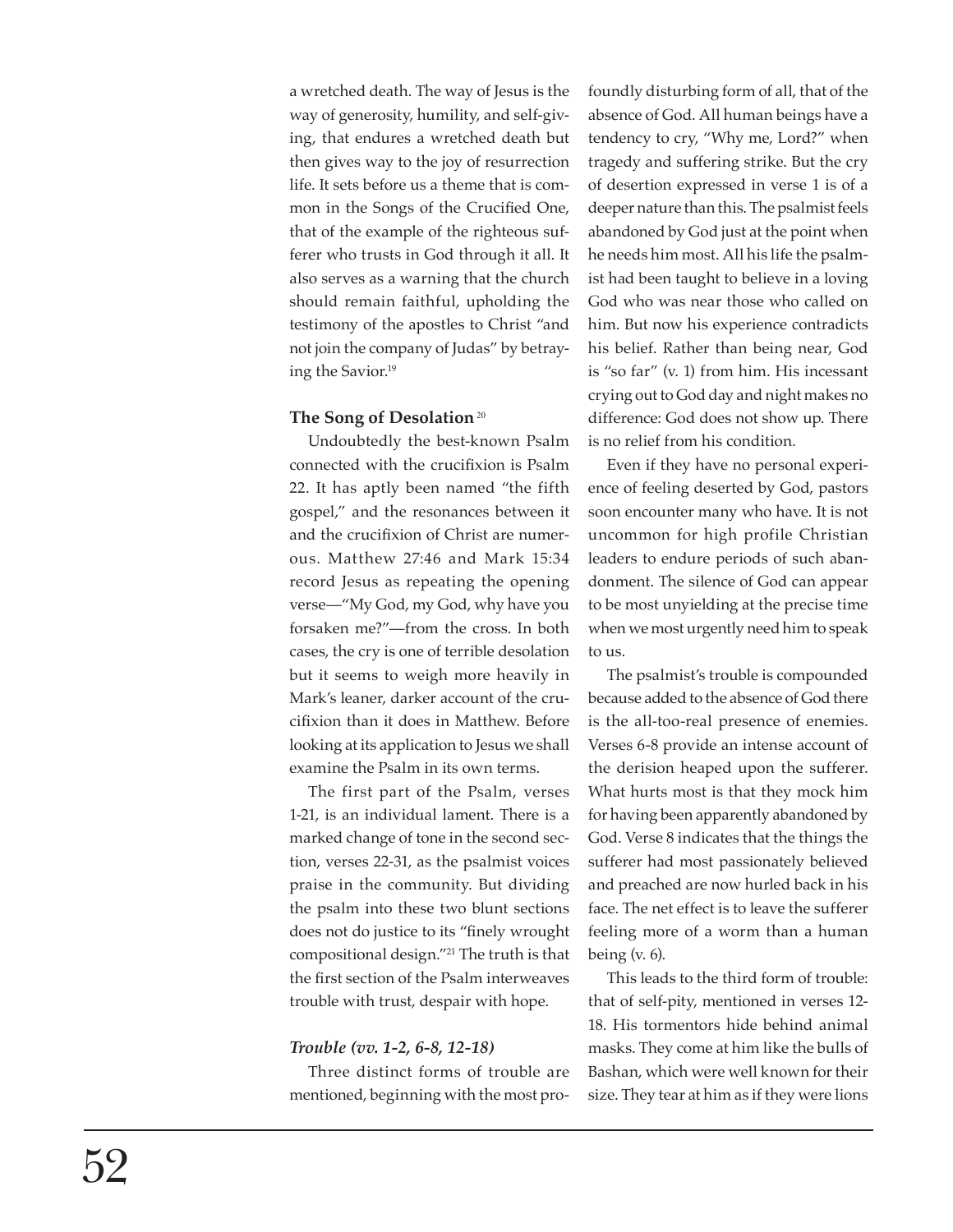devouring their prey. They trap him like snarling dogs. "The words," writes Peter Craigie, "evoke the abject terror of one who is powerless, but surrounded, with no avenue of escape."22 At last he gives free rein to his feelings. He is a bag of useless bones, ready to be laid to rest. Others have decided that his life is over, so they parcel out his clothes since he has no further use for them. He has no strength to resist. He is physically drained, socially isolated, emotionally scarred and spiritually bereft. Life is spent and shattered.

#### *Trust (vv. 3-5, 9-11, 19-21)*

In spite of the terrifying experiences and the profound questions of faith that arise as a result, the psalmist is not prepared to abandon his God. The flame of faith continues to flicker, sometimes bursting into bright light in the midst of darkness. Faith jostles with perplexity. Trust wrestles with the questions. So wonderful affirmations about God are woven into the expression of abject terror. The absent God is described in the most personal of terms. The absent God remains "My God."

The psalmist asserts *God's position* (v. 3). He is "enthroned as the Holy One." He is still sovereign in his universe and has not been overthrown by other gods. He asserts *God's power* (vv. 4-5). He evokes the memory of the Exodus when Israel trusted God and was delivered from oppression, against all apparent odds. He asserts *God's purpose* for his life (v. 9). His birth was not the result of merely human wills, still less of blind chance. God brought him out of the womb and gave him security. He asserts *God's providence* (vv. 10-11). As he reflects on life he recalls the times when he was cast on God and God came to his aid. So, now, he trusts in *God's promise*  (vv.19-21) and prays in the belief that God will hear and rescue him again. He seeks not to forget in the dark what he knew of God in the light.

Walter Brueggemann has pointed out that what he calls the "core testimony" of Israel's faith is constantly arguing with "counter testimony" of her experience.23 Counter testimony is not afraid to face the raw reality of life. It does not take false refuge in a Disney-like view of faith, denying the harsh contradictions we encounter and pretending that all is well when it patently is not. Part of the glory of scripture is its integrity. It deals with "life as it comes, (which) along with joys, is beset by hurt, betrayal, loneliness, disease, threat, anxiety, bewilderment, anger, hatred and anguish."24 The Psalm does not tell us how the tension between the core and the counter testimony of our lives are to be resolved. Only the cross does that.

# *Thanksgiving (vv. 22-31)*

No hint is given as to why the Psalm dramatically changes direction from verse 22 onward and concludes on such a positive note of thanksgiving. We are jolted from a preoccupation with introspective musings and catapulted into a "great assembly" (v. 25) of worshippers where the psalmist's deliverance from trouble is celebrated. Having been rescued he keeps his vow (v. 25) to give thanks to God. Verse 26 suggests he does so not merely through song and words but also by a peace or fellowship offering in which even the poor would join "and be satisfied."<sup>25</sup> The vow gives way to a far-sighted vision. The sufferer who felt deserted now looks forward to the day when geographically ("all the ends of the earth," v. 27), socially ("all the rich," v. 29), and eschatologically ("future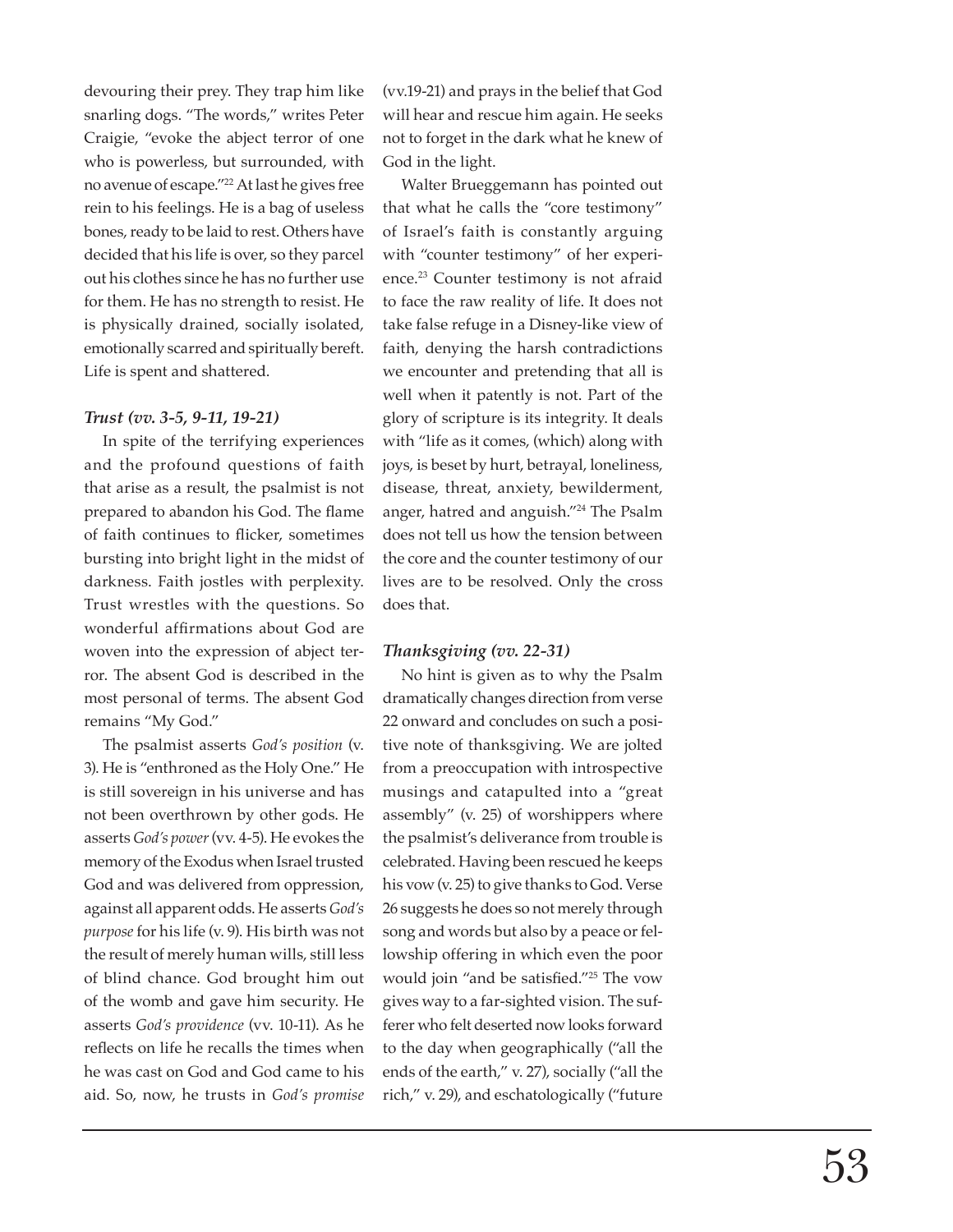generations," v. 30) the Lord's name will be universally praised. In this respect the Psalm anticipates Phil 2:10-11 and the vision of Revelation 5.

## *Application to Christ*

The Psalm fits the experience of Jesus on the cross like a well-fitting glove. Numerous references point to the cross. The taunts he endured (vv. 7-8), the thirst he experienced (v. 15), the piercing of hands and feet (v. 16), and the dividing of his clothes (v. 18) are remarkably prescient details of crucifixion.<sup>26</sup> But we leave these details on one side for the moment to focus on the cry of dereliction in verse 1, which is repeated by Jesus on the cross.

Throughout his life, Jesus had enjoyed an intimate and uninterrupted relationship with his Father, but now, at the hours of his greatest need, his Father appears to be unresponsive to him. Jesus experienced the hiddenness of God more than any other human being. Why so? Some argue that the cry of desertion is merely the understandable expression of emotional vulnerability. How can it be, they argue, that the eternal relations of the Trinity are ruptured? But though such an argument is understandable it is surely not enough. And though alternative explanations leave one with mysteries, does that rule them out? Surely the abandonment is due to the fact that Christ was made "sin for us" (2 Cor 5:21) and that God, whose "eyes are too pure to look on evil" (Hab 1:13) had to abandon his Son at the time in which he was bearing our sin.

The cross holds the secret for reconciling the tension of core and counter testimony. It is, as Luther taught us, that God reveals himself in his hiddenness of the cross. By the Father and Son acting harmoniously together leading to the manifest abandonment of the Son, the Father reveals his love and effects salvation for sinners. "The God with whom we are dealing" writes Alister McGrath, "the God who addresses us from the cross—to use Luther's breathtakingly daring phrase—is 'the crucified and hidden God."<sup>27</sup>

If, by quoting verse 1, Jesus had in mind the entire Psalm, then we see how it points not only to his desertion by God but his subsequent deliverance in the resurrection too. Jesus' words, then, would not only have been the genuinely anguished cry of an abandoned Son but the genuinely hopeful cry of a trusting Son. Abandonment now would lead to discovery that God "has not hidden his face from him but has listened to his cry for help" (v. 24), and the suffering and scorn that have been endured leads to the sufferer being vindicated and a growing crescendo of praise to God. The final words of the Psalm emphasize that God, far from being unreliable, has proved faithful in all his actions.

## **The Songs of Execution**

Three times John's account of the crucifixion speaks in terms of the scripture being fulfilled (John 19:24, 28, and 36) and each time it cites a verse from a Psalm as evidence. Here, through the lens of John and looking backwards rather than forwards, as we have been doing, we investigate the quotations and the details of the crucifixion they highlight. A superficial reading of the Gospel accounts of the crucifixion appears to suggest they are merely reporting what happened without theological comment. But it is in their choice of details and the manner in which those details are reported that their interpretation of the cross and its atoning significance lies.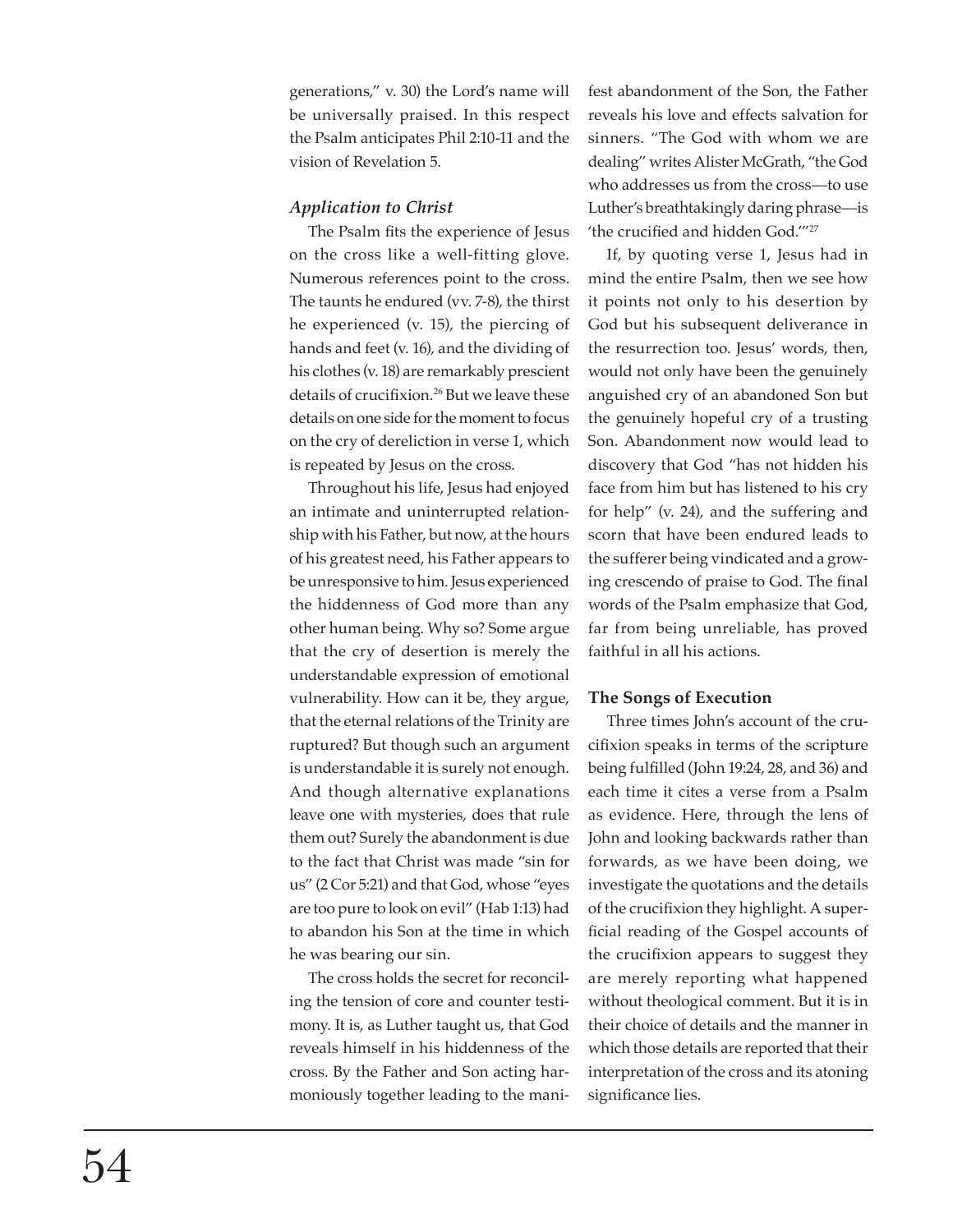# *A Seamless Robe (Ps 22:18 and John 19:23-24)*

Crucifixion was a method of execution invented by barbarians and the Persians. It became widespread under Rome and was inflicted on the slaves, the lower classes, and the seditious. It was designed to be barbarically cruel but also extremely humiliating. The Roman ritual of crucifixion involved the condemned person being tortured before being crucified, paraded through the streets bearing the cross beam on which he was to be pinioned, stripped naked and, with outstretched arms, nailed through a variety of body parts and left to die, exposed to the jeers of the crowd and the elements of the weather.<sup>28</sup> The Gospels report the death of Jesus as discreetly as possible but in a manner consistent with what we know of crucifixion elsewhere.

Part of the ritual was the stripping of the condemned man of his clothes at the site of execution so that the process of stripping him of his liberty, rights, possessions, dignity was complete. It was common practice that the execution squad, probably four of them, should keep the condemned man's clothes. John tells us that the squaddies, as Psalm 22:18 had predicted, had divided the garments into four but that they then were left with a seamless tunic. The four garments were probably Jesus' sandals, belt, outer garment, and headdress. What was left was the tunic, which the NIV and TNIV, perhaps less than happily, translate as "the undergarment." Don Carson explains that this *chiton*, even though worn next to the skin was more like a suit than contemporary underwear.29

The real question, however, arises out of the comment that this garment was "seamless." What is the significance of

that? Several explanations have been advanced.30 Though some have put forward the idea that the garment was that of a rich person, this seems not to be supported by the evidence. Others, on the basis of a remark by Josephus who says the High Priest's robe was "woven from a single threat," think it points to the priestly ministry of Christ. But there is a difference between the High Priest's outer garment and the one in view here. Furthermore, John shows "no interest in a High Priestly typology elsewhere."31 Rather, it would seem, that the garment was that of an ordinary person. Its significance must be sought elsewhere.

Daly-Denton<sup>32</sup> draws attention to the way in which Samuel tore Saul's robe once his kingship had been rejected by God (1 Sam15:27-28). The prophecy predicted that the kingdom of Israel would be given to "one better" than Saul. She also points out how Ahijah tore a cloak into twelve pieces to symbolise the division of the kingdom under Jereboam (1 Kgs 11:29-31). If this is relevant, the significance lies in Christ reasserting God's kingship over his people. In addition, the significance lies not so much in that the garment was seamless, as in the fact that, being seamless, it was not torn into pieces. The cross of Christ overcomes divisions, uniting and reconciling warring parties.

Carson believes the interpretation that has most merit is one that ties John 19:23-24 to John 13:1-17, where Jesus "took off his outer clothing" to wash his disciples' feet.<sup>33</sup> If this is the explanation, then the significance of the symbolism lies in his voluntarily self-humbling and his acceptance of the status of a servant. The crucifixion takes this to its ultimate conclusion and there laying aside his glory, epitomized by the laying aside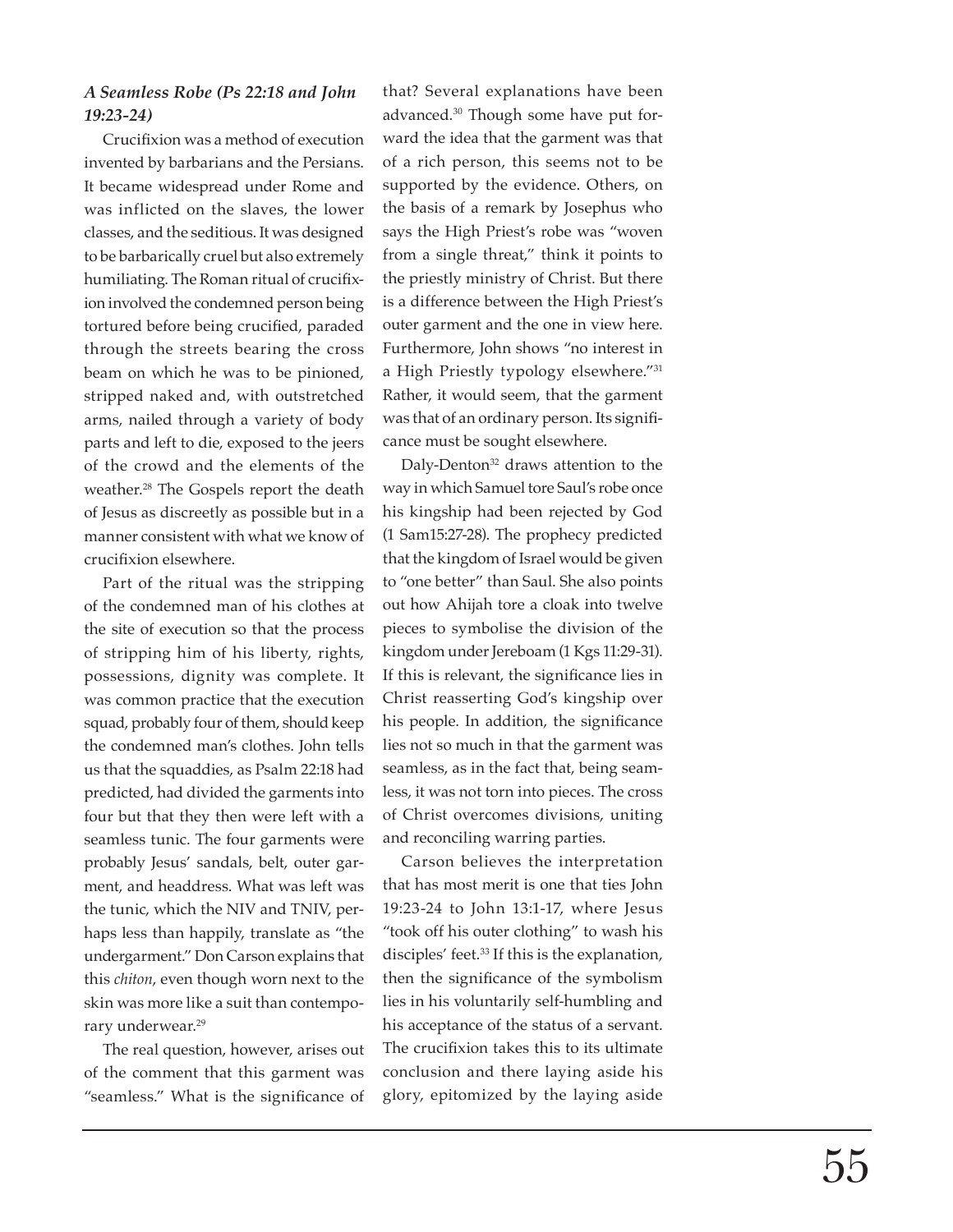of his clothes, Jesus humbles himself "becoming obedient to death—even death on a cross" (Phil 2:8). Paradoxically this way of shame, disgrace, weakness and humiliation is the means by which God has chosen to rescue the world, delivering men and women from their sin and re-establishing his rule over all.

# *A Quenched Thirst, Ps 69:21 (Ps 22:15) and John 19:28-30*

Anyone who underwent the process of crucifixion was very soon likely to become dehydrated. Even if they had not reached that point before, being suspended in the mid-day Middle Eastern sun would quickly ensure the condemned person would suffer intolerable thirst. I remember the consequences of dehydration when visiting Ephesus one summer noontime a few years ago, and that was without going through what a crucified man would have endured!

On arrival at Golgotha, Jesus was offered "wine mixed with myrrh" (Mark 15:23), possibly as an act of kindness to deaden his pain, but Jesus "did not take it." Having been nailed to the cross, however, and knowing that the end was very near, he cried, "I am thirsty." On this occasion he drank the coarse soldier's wine that was offered to him in fulfilment of the prophecy of Ps 69:21. Contrary to many an artist's impression, the cross need not have been very high, yet they offered him the drink via a sponge placed "on a stalk of the hyssop plant." This detail connects his death with the Passover meal.

In an attempt to discern the theological motif that might be implicit in this saying, Daly-Denton sees it as a metaphor for a deep longing for God, in line with Ps 43:2 or 63:1.<sup>34</sup> This, she claims, is "in keeping with John's theological schema."

While I do not seek to deny this, for the motif of Christ retuning to his Father is evident in John, such a view seems to miss the more obvious motif in John's Gospel whereby Jesus is revealed as the great thirst quencher. To a spiritually, relationally, and emotionally parched woman from Samaria he promises living water. Pointing to Sychar's well, he claimed that those who drank its water would thirst again, "but those who drink the water I give them will never thirst. Indeed, the water I give them will become in them a spring of water welling up to eternal life" (John 4:14). The theme is repeated when Jesus visits the temple during the Feast of Tabernacles (John 7:1-52), in which the water ritual that symbolised the Messianic hopes of Israel were so central. Jesus claims to be the fulfilment of their longings and invites all who were thirsty to come to him and drink (John 4:37).

The one who quenched the thirst of others now hangs in desolation and agony, epitomized, as Beasley-Murray puts it, by his own thirst.35 Is this not the path the thirst-quencher must inevitably travel? Tom Smail helpfully explains,

Christ comes to the cross as the fireman comes to the fire, as the lifeboat comes to the sinking ship, as the rescue team comes to the wounded man in the alpine snow. They have what it takes to help and deliver, but they must come to where the fire burns, the storm rages, the avalanche entombs and make themselves vulnerable to the danger that coming involves. So Christ on the cross comes to where the Father in his holy wrath has handed over the sinners to the consequences of their sin.<sup>36</sup>

So, he must absorb the dehydration of others in his own being if he is to quench their thirst; just as he carries our sin to free us from sin, accepts our punishment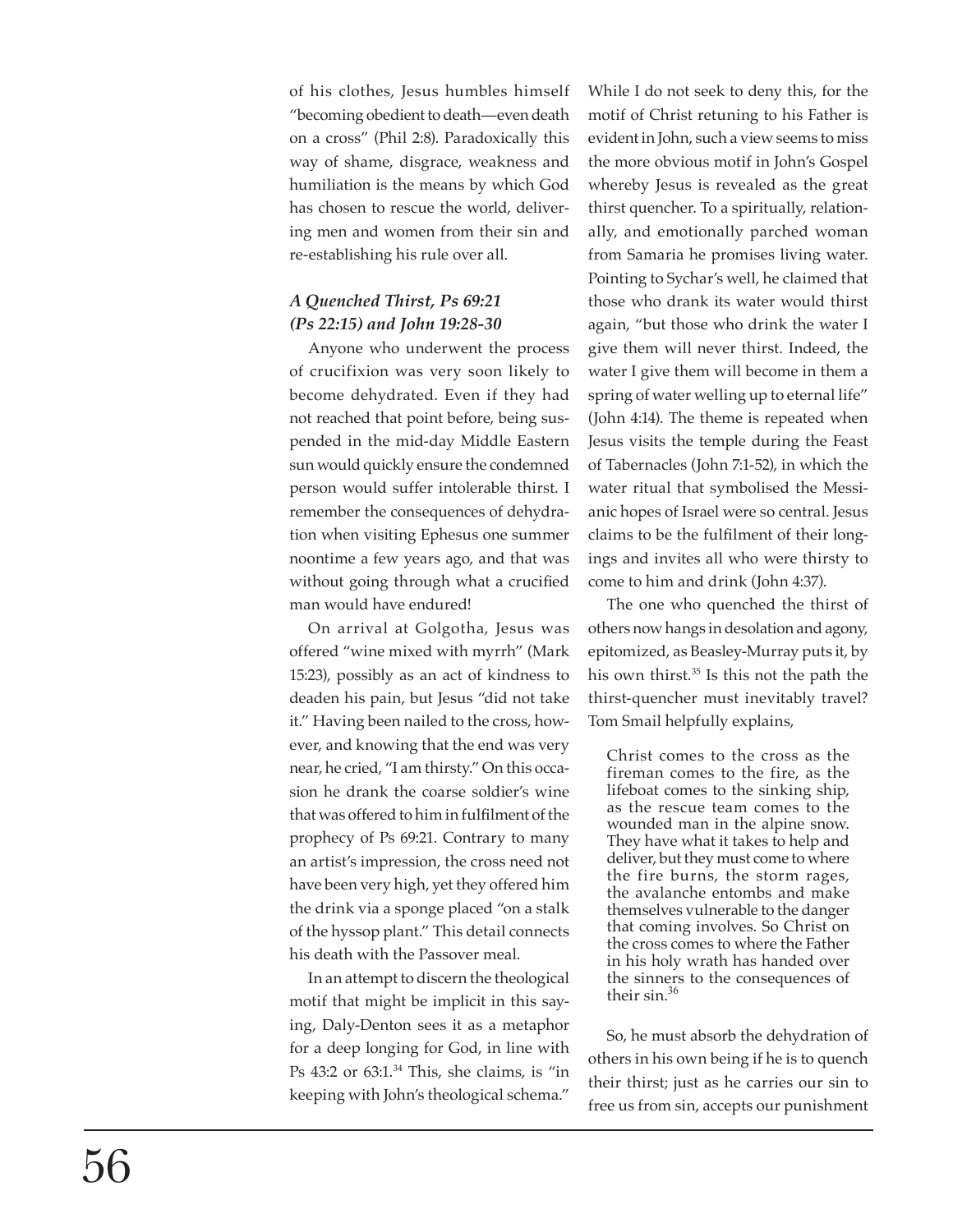to release us from sin's penalty, pays our debt to discharge us from debt, and undergoes our death to deliver us from death.

True though this may be, such an explanation does not go far enough. In Gethsemane, Jesus declared his intention to drink the cup the Father had given him (John 18:11). Yet he recognized the horror of what he was being asked to do and, according to the synoptic accounts, asked the Father, if possible, to remove the cup from him (Matt 26:39; Mark 14:36; Luke 22:42). The cup, to which allusion had already been made in conversation with his disciples (Mark 10:38), was evidently not a pleasant drink. Indeed, the allusions must be to the cup of God's wrath and judgment against wickedness, spoken of in Isa 51:17, 22, and Jer 25:15. Jesus was to drink the cup to its dregs, experiencing in full the wrath of God on a sinful humanity. By freely drinking it himself, he releases those who take refuge in him from ever having to do so.

Jesus can still quench the dryness of the most thirsting individual because he has entered into the most barren of all experiences on the cross, and endured the pain himself as a victim of extreme thirst.

# *The Unbroken Bones (Ps 34:20 and John 19:3)*

The third fulfilment to which John draws attention comes from Ps 34:20 where the psalmist affirms God's providential care for the righteous and asserts that God delivers them "and protects all their bones, not one of them will be broken."37 Within the context of the Psalm, the claim of God's protection might be said to be "extravagant"<sup>38</sup> but in the light of the crucifixion of Jesus it might to be said to be remarkably prophetic.

Using a mallet to break the legs "was a customary procedure in the crucifixion of criminals."39 Its original purpose may have been to add to the barbarity of the punishment but the truth is that it was often a merciful act because it hastened the death of the condemned one.<sup>40</sup> In Jesus' case there was an added reason for breaking his legs and those of his fellow sufferers because "the next Day was to be a special Sabbath (and) the Jewish leaders did not want the bodies left on the crosses during the Sabbath" (John 19:31). But when they came to Jesus they discovered he was already dead and so "they did not break his legs" (John 19:34). To verify (or ensure) the death was real, however, a spear was thrust into the body resulting in "a flow of blood and water" (John 19:35).

Without setting aside the opinion that the song being sung is Ps 34:20, it is obvious from the context that the reference to Jesus' bones not being broken is meant to connect the death of Jesus to the death of the Passover Lamb. Exodus 12:46 and Num 9:12 both given the instruction that the bones of the Passover Lamb were not to be broken. John lit the fuse of the Passover theme as far back as 1:29 and 36.41 And as the cross approaches so he increasingly intrudes the presence of the Passover into the story. In 13:1 he says, "Just before the Passover Feast, Jesus knew that his hour had come for him to leave the world." The verdict at Jesus' trial was pronounced on "the Day of Preparation for the Passover" (John 19:14). George Beasley-Murray points out the significance of this:

The place, the day, and the hour are all mentioned, for the Evangelist is conscious of the momentous nature of the event now taking place …. It is the sixth hour (noon) of the Prepara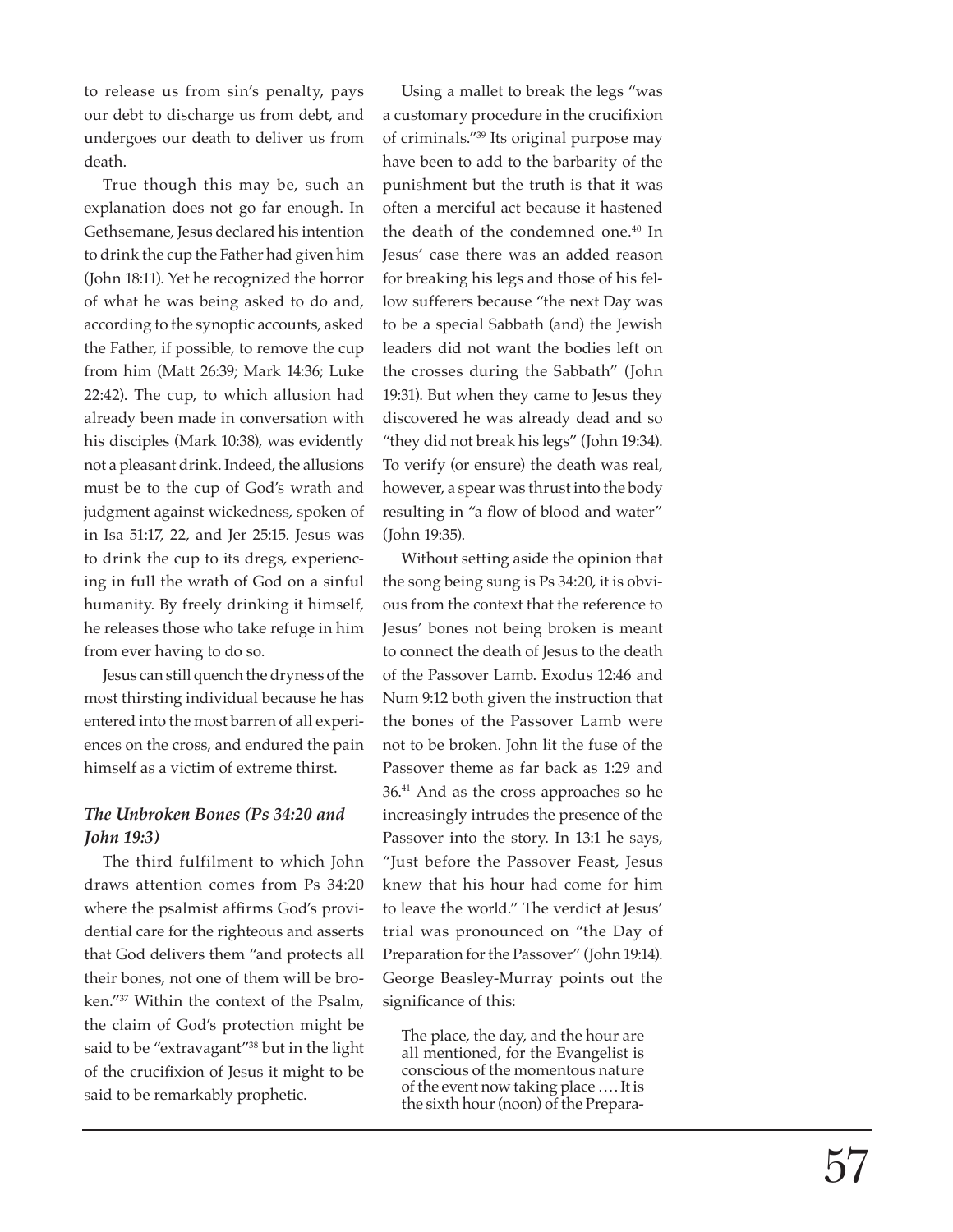tion Day; at this hour three things take place: Jews cease their work, leaven is gathered out of the houses and burned, and the slaughtering of the Passover lambs commences. The Passover festival, for all practical purposes begins.<sup>42</sup>

John's chronology is no accident. Nor is the mention of hyssop as the stalk on which Jesus was offered a sponge of wine vinegar. It is in an interesting detail that further connects the story with the Passover ritual (cf. John 19:29 and Exod 12:22). The approach of the special Sabbath, which had encouraged the soldiers to speed the deaths of the condemned, further reinforces the fact that Passover is firmly in view. So, it becomes inescapable that, in John's eyes, Jesus is the Passover Lamb whose death will secure the liberation from their enemies (to wit: sin, the law, Satan, death, and judgement) of Jew and Gentile alike, just as surely as the Passover Lamb sacrificed centuries in Egypt before had secured Israel's liberation of Israel from Pharaoh.

John's quotations from the Psalms establish Jesus as the humbled deity who stooped to save, the thirst quencher who thirsts himself to renew life, and the Passover Lamb who dies to remove sin.

# **The Song of Trust**

The song of the Crucified One that Luke recalls in found in Ps 31:5. His account of the crucifixion differs significantly, of course from John's, but also in a number of respects from that of Matthew and Mark. The actual crucifixion is briefly told. What is striking is Jesus' concern for those around him, He tells the women of Jerusalem not to weep for him but for themselves (Luke 23:28). He prays to the Father that the execution squad (and probably the multitude who stand behind

them in the story) might be forgiven (Luke 23:34). He assures the dying, but repentant, thief that they would see each other in Paradise that very day (Luke 23:43). Throughout, in line with Luke's general portrait, Jesus is presented as a compassionate Savior.

A second impressive feature of Luke is that he presents Jesus as a trusting Son. Matthew and Mark presented him as a rejected Son. They recorded him as singing the song of desolation, "My God, my God, why have you forsaken me" (Psalm 22:1). But this cry is absent in Luke, replaced instead by the song of quiet trust, from Psalm 31, "Father into your hands I commit my spirit" (Luke 23:46). Perhaps, as some have suggested, Luke makes explicit the silent cry referred to by Matthew (27:50) and Mark (15:37). Even if this is true, the fact that they do not provide us the words gives their account an altogether different colour. There need be no contradiction between the two sayings. Relationships are complex and multi-layered. They move swiftly from one form to another. It is easily conceivable that Jesus should have felt that his Father had both deserted him and yet was worthy of trust at the same time.

Donald Senior has insightfully commented that when we face crises "shallow relationships fall away (and) the true values of our deepest soul well up to the surface, and the rare treasures of life and fidelity stand out luminously."<sup>43</sup> So it is that when the crisis breaks, Jesus reveals the quality of relationship he always had with his Father by trusting him, rather than doubting him. He is sure that God would prove trustworthy and that not even his death would prove otherwise. Here is a quiet confidence that all would turn out right and life would not be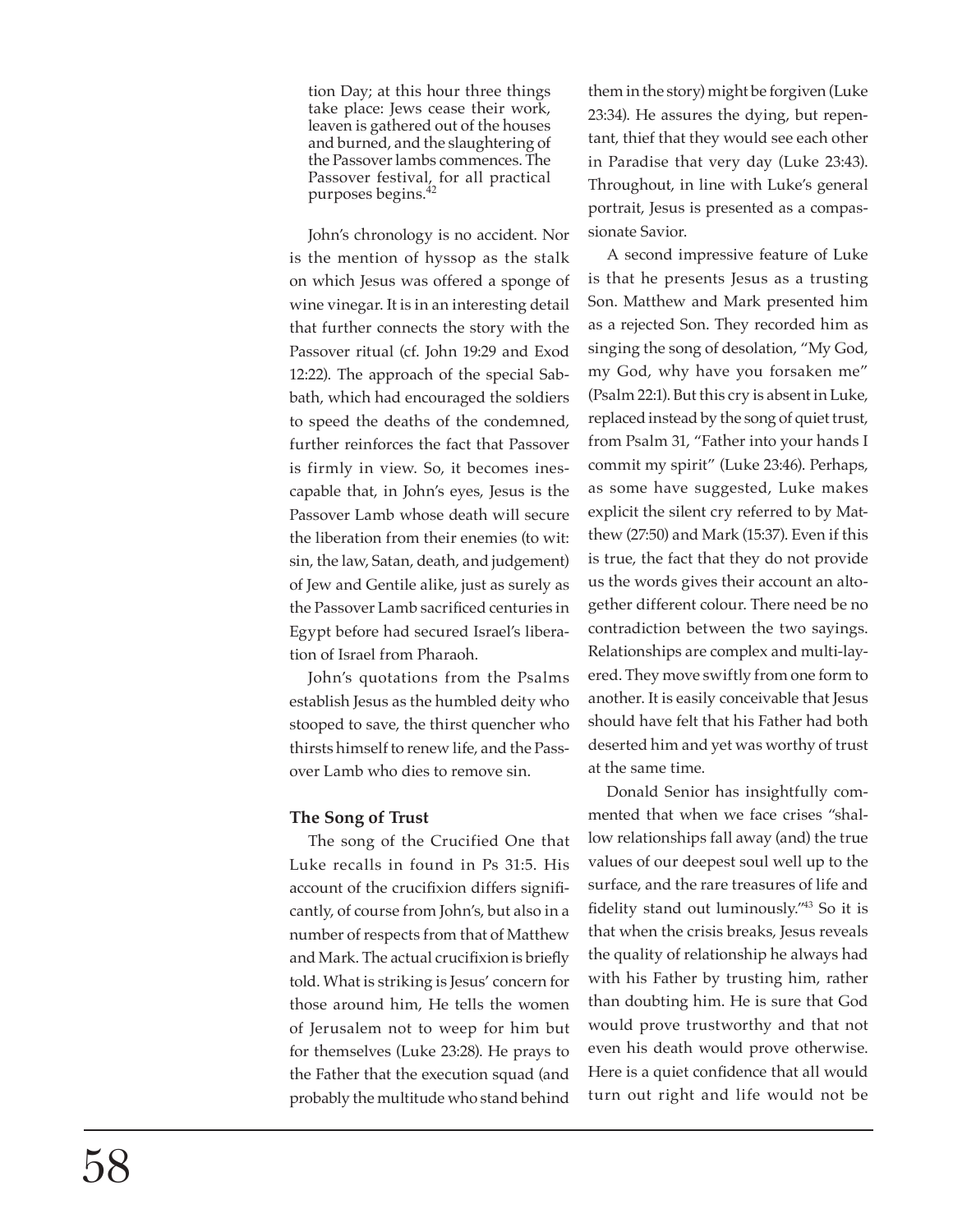snuffed out forever.

Psalm 31 is sometimes considered to be two Psalms joined together since the themes of verses 1-8 are repeated in verses 9-24. But, as Goldingay claims, it is natural to go through things more than once and sometimes it is necessary to pray about something more than once.<sup>44</sup> Though lament and trust are interwoven throughout, the net effect is that we are left with "a model of prayer that is confident of being heard."45

#### *The Warp of Lament*

It is impossible to be precise as to the situation that lay behind the original Psalm since its language seems to indicate a number of potential threats. Life is in danger (vv. 1-3), testing is near (vv. 4-5), the soul is in anguish (vv. 6-7, especially v. 7c), the body is weak, (vv. 9-10), friends have deserted (vv. 11-13), lies are told (vv. 14-18, especially v.18), hope is holding on (vv. 19-20), and loneliness is real and rejection deeply felt (vv. 21-22). Cumulatively, like the lament of Psalm 22, the picture fits the experience of crucifixion where suffering comes, to use Shakespeare's phrase, "in battalions." Yet, the warp of lament lies alongside the weft of trust.

## *The Weft of Trust*

However extreme the psalmist's experience of suffering he cannot let go of God. The psalmist knows from a range of earlier experiences in life that God is "a rock of refuge" and "a strong fortress" (v. 2), a "crag" ("rock," TNIV) in which to hide, and "a fastness," as Goldingay translates "fortress" in verse 3.<sup>46</sup> God is a God of salvation, whose love sets our feet in a spacious place (vv. 7-8).47 He is a God of mercy (v. 9), a personal God (v. 14), a good God (v. 19), and a protecting God (v.

23). The logical conclusion of this is that an innocent sufferer should "be strong and take heart," continuing to hope in the Lord (v. 24).

This is the context in which the psalmist commits his spirit to his faithful God (v. 5). The commitment is reinforced by the psalmist's parallel acknowledgement in verse 15 that "My times are in your hands; deliver me from the hands of my enemies, from those who pursue me." Both verses evince a humble trust and a strong faith. The psalmist is saying to God, "I trust my life to your sovereign disposition."48 The sufferer does not demand, hector, or protest. He does not assert his rights or cry out for justice to be done. He leaves matters in the hands of God. It is up to God what happens to him, and the sufferer is happy that it should be so. He lives in total dependence on the God he knows. All this makes this prayer "eminently suited as the last words of the dying Saviour whose life, from beginning to end, was lived in a unique relationship with God."49

But these words also have implications for us. Reflecting on them, Calvin leaves us with this challenge: "To conclude, whoever relies not on the providence of God, so as to commit his life to its faithful guardianship, has not yet learned aright what it is to live."50

The last song sung on the cross, which is taken from the collection of Psalms, is not the lament of Psalm 22 but the expression of trust found in Psalm 34. It is appropriate that it should be so, for Jesus' confidence in God was not disappointed. Indeed, further songs could be mentioned that lead us even more clearly to see that God vindicated his Son and led him through the cross and the grave to the resurrection. Ps 16:10 declares, "you will not abandon me to the realm of the dead, nor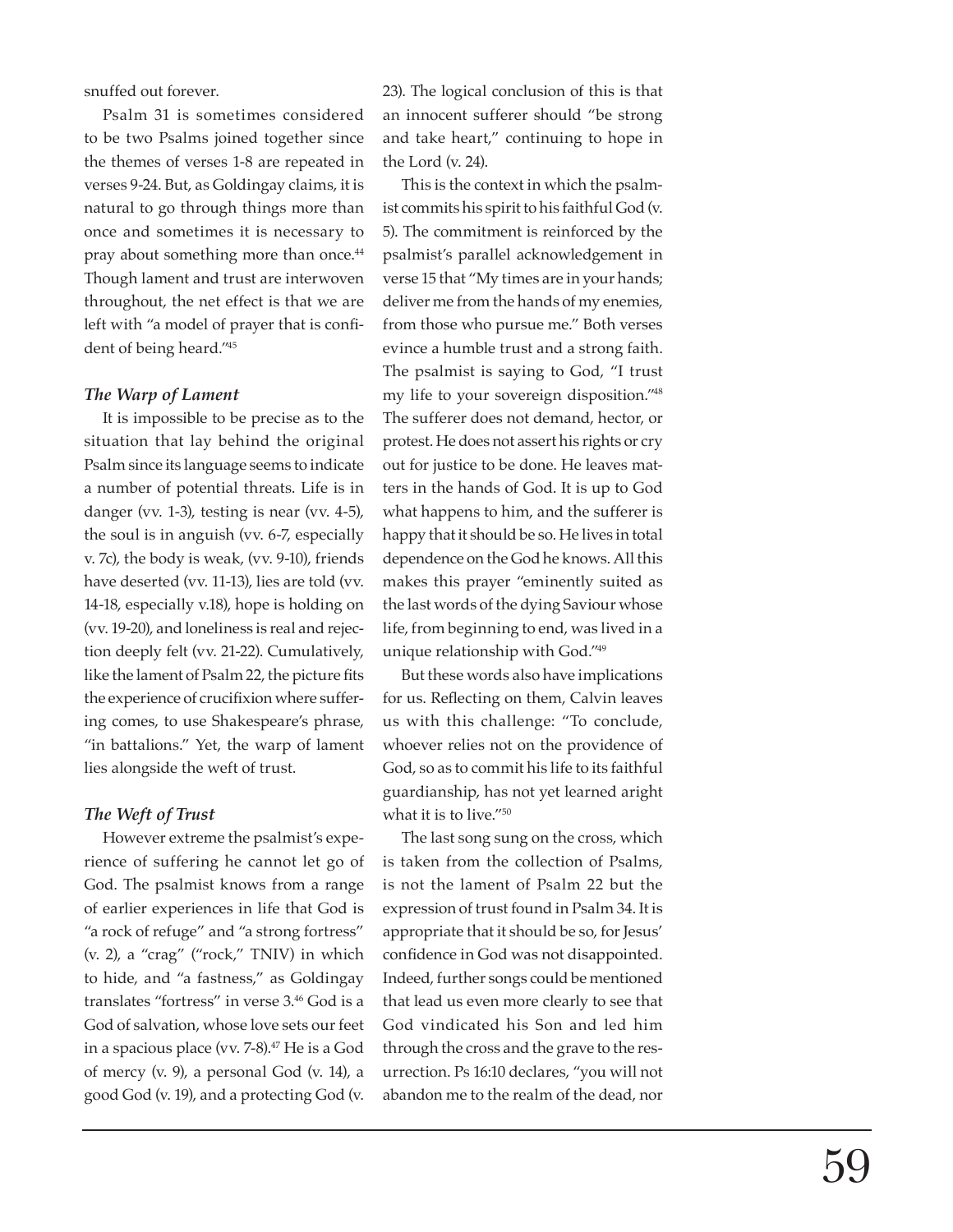will you let your faithful one see decay,"<sup>51</sup> while Ps 118:22-23 reminds us that, "The stone the builders rejected has become the cornerstone. The Lord has done this, and it is marvellous in our eyes."52

# **Conclusion**

Indeed, "it is marvellous in our eyes." First, the "Songs of the Crucified One" testify to the exact and detailed fulfilment of messianic prophecy. Second, they lead us deeply into the state of mind of the one who, on the cross, was betrayed, yet accepting; rejected, yet trusting; tortured, yet faithful. Third, they show his ministry to be that of the reconciler, the Lamb who still takes away the sin of the world and the one who quenches the deepest thirst of our fallen humanity. The focus is all on him. As such, he is not only Lord and Savior, but he also proves to be a model of deep spirituality for those who trust him, teaching us how to trust God in the darkness.

# **ENDNOTES**

<sup>1</sup>J. A. Lamb, *The Psalms in Christian Worship* (London: The Faith Press, 1962): 12-15; Gerard Wilson, "The Shape of the Book of Psalms," *Interpretation*, XLVI (1992): 2, 130, n. 3 and 137f.

<sup>2</sup>Lamb, *The Psalms in Christian Worship*, 17. <sup>3</sup>J. Clinton McCann Jr., "The Psalms as Instruction," *Interpretation* XLVI (1992): 2, 117-28.

<sup>4</sup> According to the list given by Dale A. Brueggemann, "The Evangelists and the Psalms," in *Interpreting the Psalms*  (ed. Philip S. Johnston and David G. Firth; Leicester: Apollos, 2005), 264-66. Brueggemann identifies a further nine quotations in Acts, two of which are repetitions from the Gospels. This article is restricted to the Passion narratives in

the Gospels otherwise attention might have been paid profitably to the use of Psalm 40 in Hebrews 10:5-7. <sup>5</sup>Cf. Luke 24:25-27.

<sup>6</sup>For a recent discussion of the interpretation of the Messianic Psalms see, Richard P. Belcher Jr., *The Messiah in the Psalms: Preaching Christ from the Psalms* (Fearn: Christian Focus Books, Mentor Imprint, 2006).

<sup>7</sup>James L. Mays, *Psalms* (Interpretation; Louisville: John Knox, 1994), 105. Others might take a different view, but adopting this approach opens up the wider testimony of the Psalms concerned, which when treated as a whole usually display a remarkably close fit with the crucifixion.

<sup>8</sup>It should be noted that a little recent scholarly work has been done in this area, but not much. See Douglas J Moo, *The Old Testament in the Gospel Passion Narrative* (Sheffield: Almond, 1983), 225-300; and Steve Moyse and Maarten J. J. Menken, ed., *The Psalms in the New Testament* (New York: Continuum, 2004), 25-45 and 61-137.

<sup>9</sup>The scholarly literature rightly demonstrates particular concern with which Hebrew version of the Psalms is being quoted. That will not be our concern here but readers are referred to the literature cited above should they wish to pursue the issue.

- <sup>10</sup>John Goldingay, *Psalms, Vol 1: Psalms 1-41* (Baker Commentary on the Old Testament: Wisdom and Psalms; Grand Rapids: Baker Academic, 2006), 582.
- <sup>11</sup>John Calvin, *Commentary on the Book of Psalms* (5 vols.; trans. James Anderson; Grand Rapids: Eerdmans, 1949), 2:122.
- <sup>12</sup>Peter C. Craigie, *Psalms 1-50* (Word Biblical Commentary; Waco: Word, 1983), 318; and Willem A. VanGemeren, "Psalms,"